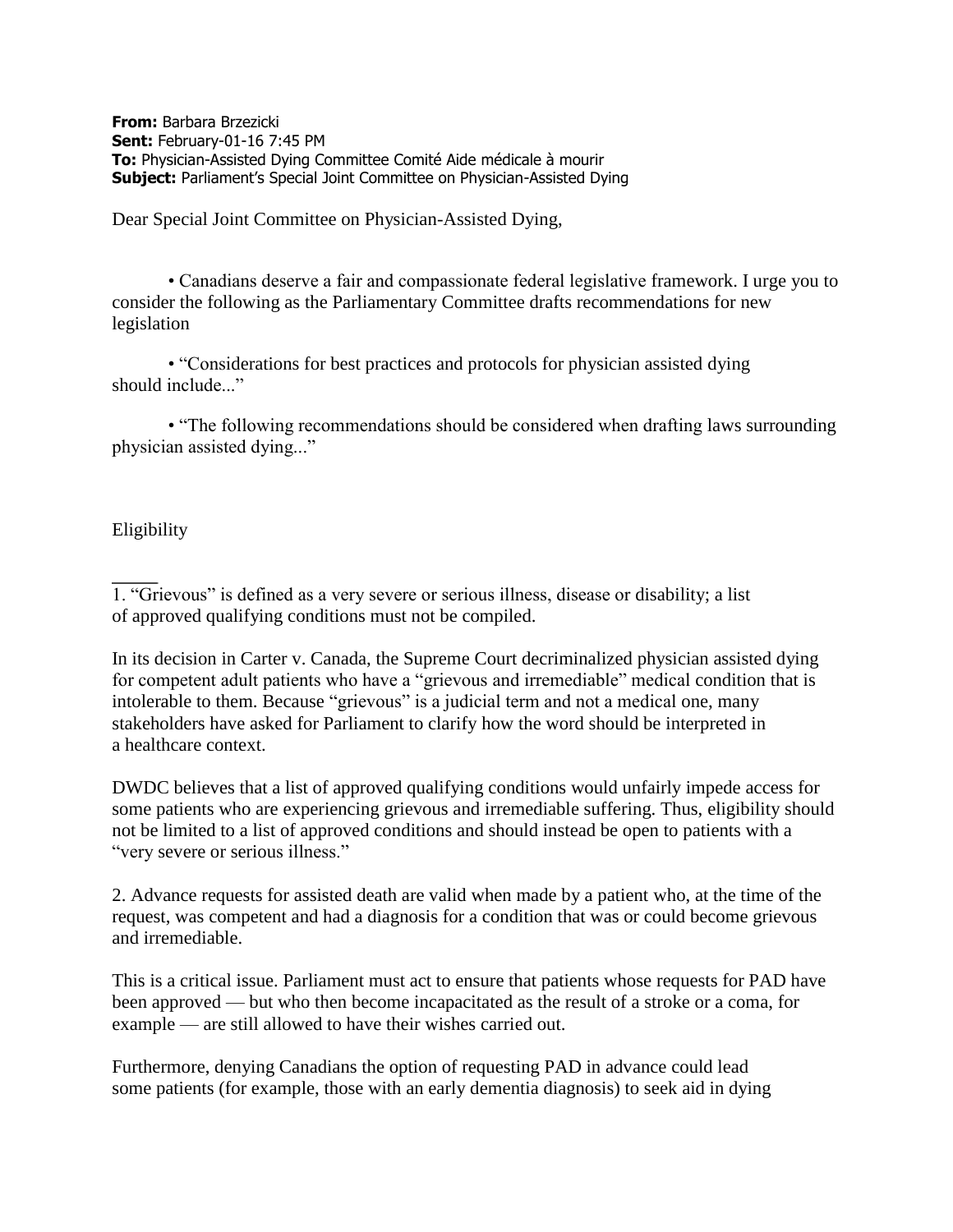too early, or worse: to end their lives on their own while they still have the ability to do so.

Advance requests for assisted death should be valid when made by a patient who, at the time of the request, was competent and had a diagnosis for a condition that was or could become grievous and irremediable, including dementia.

Provisions to Protect Patients

DWDC recommends that two physicians assess a patient and verify that the requesting patient has made a free and informed decision. Outside consultations are unnecessary unless the patient's competency is in question.

3. Two physicians must verify free and informed consent.

4. Every case is reviewed after the patient has died. Aggregate data is compiled and made available to the public.

To ensure adequate tracking, each case of PAD must be recorded for research and statistical purposes.

Provisions to Ensure Reasonable Access

5. Other licensed healthcare practitioners may also provide assisted dying to ensure access, especially in remote regions.

Other healthcare practitioners, such as nurses and physicians' assistants, must be granted permission to participate in assisted dying under the supervision and guidance of a doctor. In many remote communities, there is a severe shortage of physicians. For that reason, other registered healthcare professionals should be allowed to assist in the provision of PAD. This measure would help ensure that eligible patients are not abandoned or denied their constitutional right to a peaceful death.

6. Doctors have the right of conscientious objection but must provide information and effective referrals (or transfers of care) to an institution, independent agency or other provider.

DWDC strongly believes in choice, both for the patient and the physician. While physicians may refuse to provide PAD for reasons of conscience, they must not abandon patients. Physicians who oppose assisted dying must be required to refer patients who request it to another doctor or a third-party referral agency. Sick and dying patients should not be responsible for finding an alternate doctor on their own.

7. Publicly funded healthcare institutions, including hospitals, hospices and long-term care facilities, are required to provide physician-assisted dying on their premises.